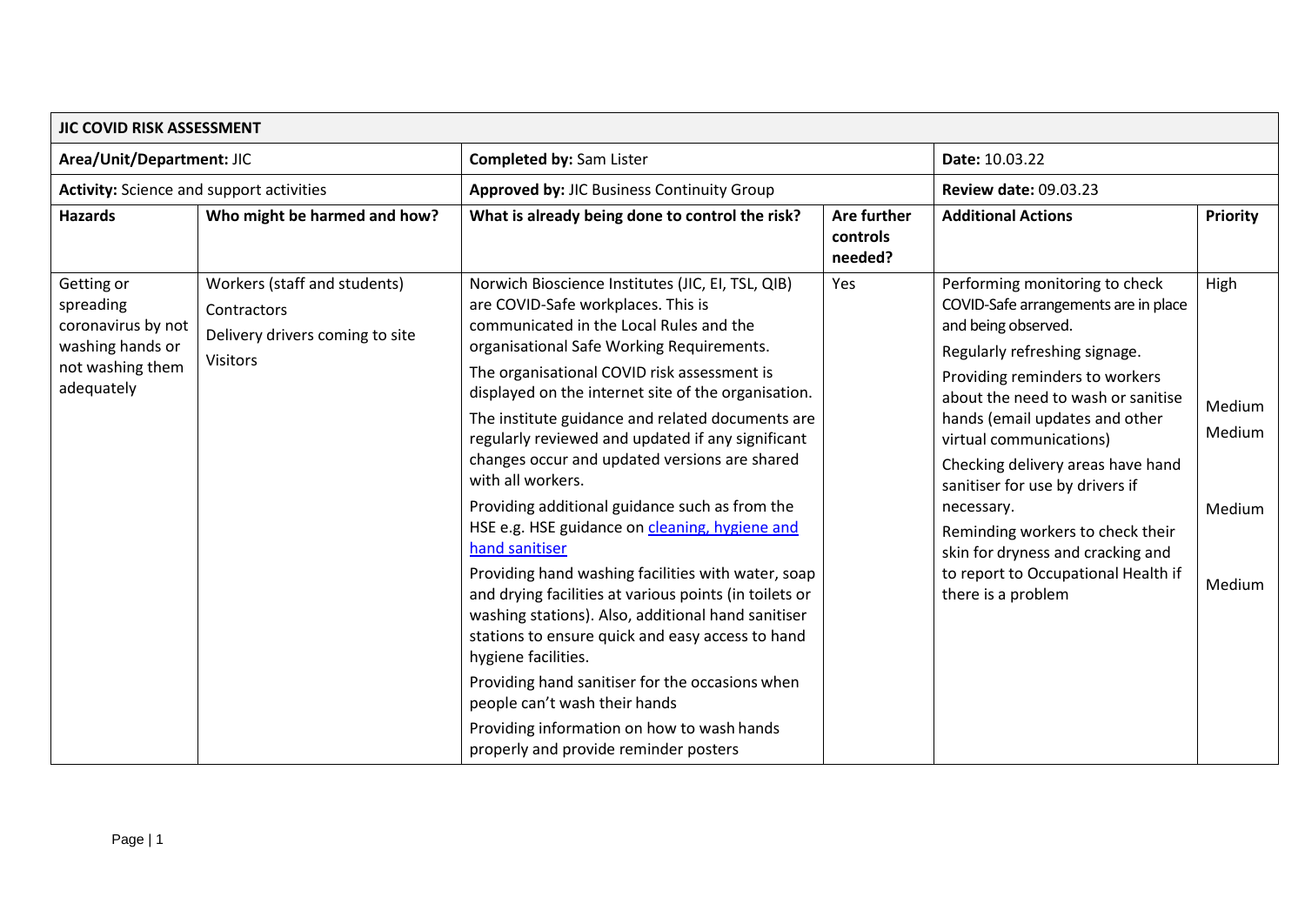| JIC COVID RISK ASSESSMENT                                                                                                                                                                                                                                     |                                                                                         |                                                                                                                                                                                                                                                                                                                                                                                                                                                                                                                                                                                                                                                                                                                                                                                                                                                                                                                                                                                                                                   |                                    |                                                                                                                                                    |                  |
|---------------------------------------------------------------------------------------------------------------------------------------------------------------------------------------------------------------------------------------------------------------|-----------------------------------------------------------------------------------------|-----------------------------------------------------------------------------------------------------------------------------------------------------------------------------------------------------------------------------------------------------------------------------------------------------------------------------------------------------------------------------------------------------------------------------------------------------------------------------------------------------------------------------------------------------------------------------------------------------------------------------------------------------------------------------------------------------------------------------------------------------------------------------------------------------------------------------------------------------------------------------------------------------------------------------------------------------------------------------------------------------------------------------------|------------------------------------|----------------------------------------------------------------------------------------------------------------------------------------------------|------------------|
| Area/Unit/Department: JIC                                                                                                                                                                                                                                     |                                                                                         | <b>Completed by: Sam Lister</b>                                                                                                                                                                                                                                                                                                                                                                                                                                                                                                                                                                                                                                                                                                                                                                                                                                                                                                                                                                                                   |                                    | Date: 10.03.22                                                                                                                                     |                  |
| <b>Activity:</b> Science and support activities                                                                                                                                                                                                               |                                                                                         | Approved by: JIC Business Continuity Group                                                                                                                                                                                                                                                                                                                                                                                                                                                                                                                                                                                                                                                                                                                                                                                                                                                                                                                                                                                        |                                    | <b>Review date: 09.03.23</b>                                                                                                                       |                  |
| <b>Hazards</b>                                                                                                                                                                                                                                                | Who might be harmed and how?                                                            | What is already being done to control the risk?                                                                                                                                                                                                                                                                                                                                                                                                                                                                                                                                                                                                                                                                                                                                                                                                                                                                                                                                                                                   | Are further<br>controls<br>needed? | <b>Additional Actions</b>                                                                                                                          | Priority         |
| Getting or<br>spreading<br>coronavirus in<br>common use<br>high traffic<br>areas such as<br>canteens,<br>corridors, rest<br>rooms, toilet<br>facilities,<br>entry/exit<br>points to<br>facilities, lifts,<br>changing rooms<br>and other<br>communal<br>areas | Workers (staff and students)<br><b>Visitors</b><br>Contractors<br>Drivers coming to NBI | Providing relevant institute guidance and HSE<br>guidance to workers.<br>Ensuring safe arrangements are in place in<br>welfare facilities, canteens etc which consider<br>and identify:<br>$\geq$ areas where people will congregate,<br>e.g. rest rooms, canteens, reception,<br>meeting rooms, tea points, kitchens<br>etc.<br>areas where there are pinch<br>$\blacktriangleright$<br>points where social distancing is<br>difficult e.g. narrow corridors,<br>doorways, customer service<br>points, storage areas<br>touchpoints (areas and equipment)<br>$\blacktriangleright$<br>that many people will touch, such<br>as in kitchens e.g. kettles.<br>areas and surfaces that are<br>$\blacktriangleright$<br>frequently touched but are<br>difficult to clean<br>communal areas where air movement<br>$\blacktriangleright$<br>may be less than in other work areas,<br>e.g. kitchens with no opening windows<br>or mechanical ventilation<br>Ensuring necessary controls and signage are<br>in place to reduce the risks: | Yes                                | Conducting monitoring and<br>supervision to make sure<br>people are following the<br>controls<br>Near-miss reporting to<br>health.safety@nbi.ac.uk | Medium<br>Medium |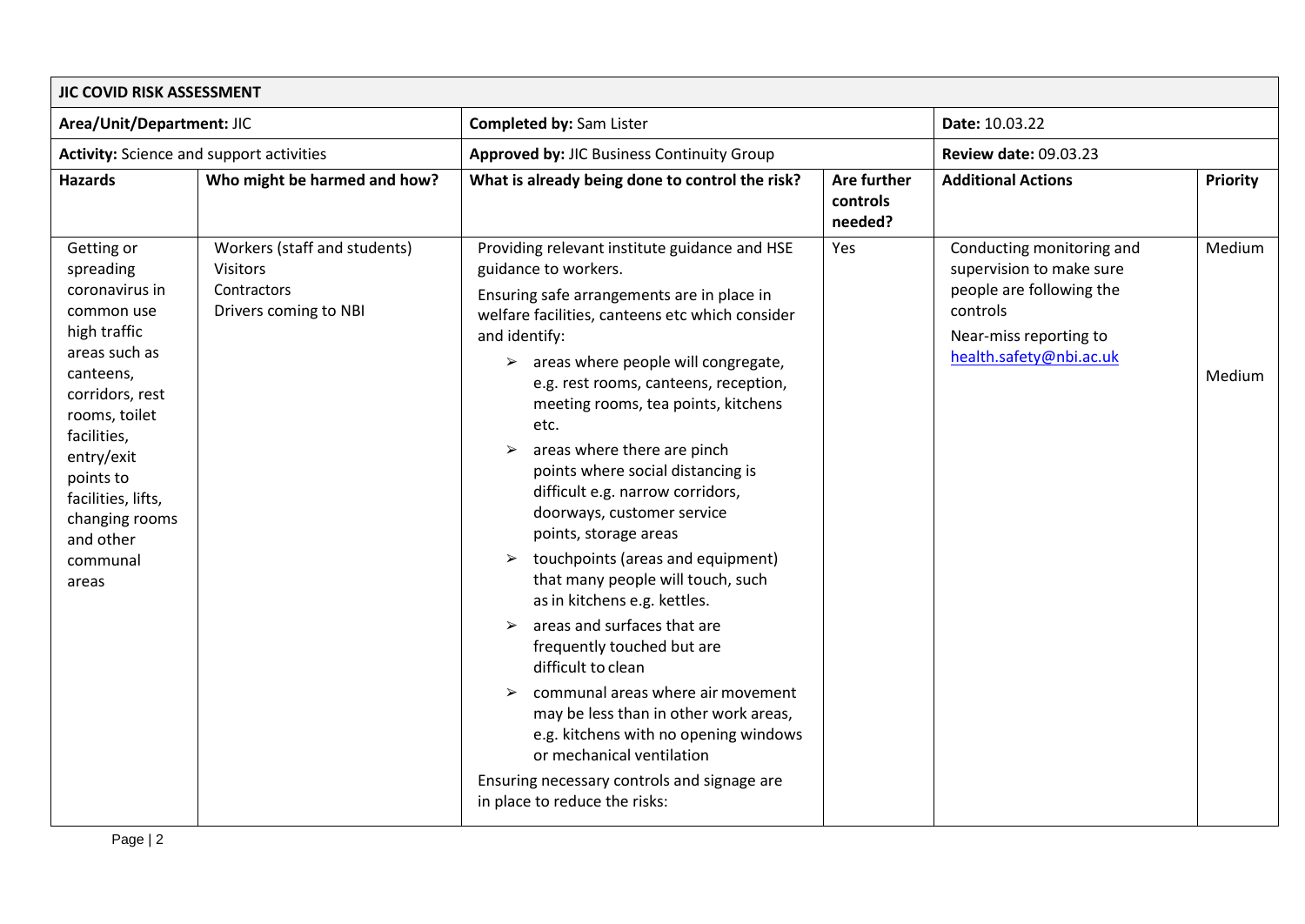| JIC COVID RISK ASSESSMENT                |                              |                                                                                                                                                                                |                                    |                              |          |
|------------------------------------------|------------------------------|--------------------------------------------------------------------------------------------------------------------------------------------------------------------------------|------------------------------------|------------------------------|----------|
| Area/Unit/Department: JIC                |                              | <b>Completed by: Sam Lister</b>                                                                                                                                                |                                    | Date: 10.03.22               |          |
| Activity: Science and support activities |                              | Approved by: JIC Business Continuity Group                                                                                                                                     |                                    | <b>Review date: 09.03.23</b> |          |
| <b>Hazards</b>                           | Who might be harmed and how? | What is already being done to control the risk?                                                                                                                                | Are further<br>controls<br>needed? | <b>Additional Actions</b>    | Priority |
|                                          |                              | $\triangleright$ Agreeing maximum occupancy for<br>rooms<br>reorganising facilities in communal<br>$\blacktriangleright$                                                       |                                    |                              |          |
|                                          |                              | areas, such as spacing out tables so<br>social distancing rules can be met                                                                                                     |                                    |                              |          |
|                                          |                              | Putting in place, where possible,<br>➤<br>physical impervious barriers<br>(e.g. Perspex screens) to reduce<br>contact                                                          |                                    |                              |          |
|                                          |                              | Increasing the use of online meeting<br>facilities                                                                                                                             |                                    |                              |          |
|                                          |                              | where practical leaving non-fire<br>$\blacktriangleright$<br>doors open to reduce the amount of<br>contact with doors and also<br>potentially improve workplace<br>ventilation |                                    |                              |          |
|                                          |                              | keeping surfaces, such as kitchen<br>$\blacktriangleright$<br>surfaces and tables in communal areas<br>clear, making cleaning easier                                           |                                    |                              |          |
|                                          |                              | providing washing facilities and hand<br>$\blacktriangleright$<br>sanitiser stations at accessible places,                                                                     |                                    |                              |          |
|                                          |                              | putting signs up to remind people to<br>➤<br>wash and sanitise hands and not touch<br>their faces                                                                              |                                    |                              |          |
|                                          |                              | putting in place enhanced touchpoint<br>$\blacktriangleright$<br>cleaning regimes                                                                                              |                                    |                              |          |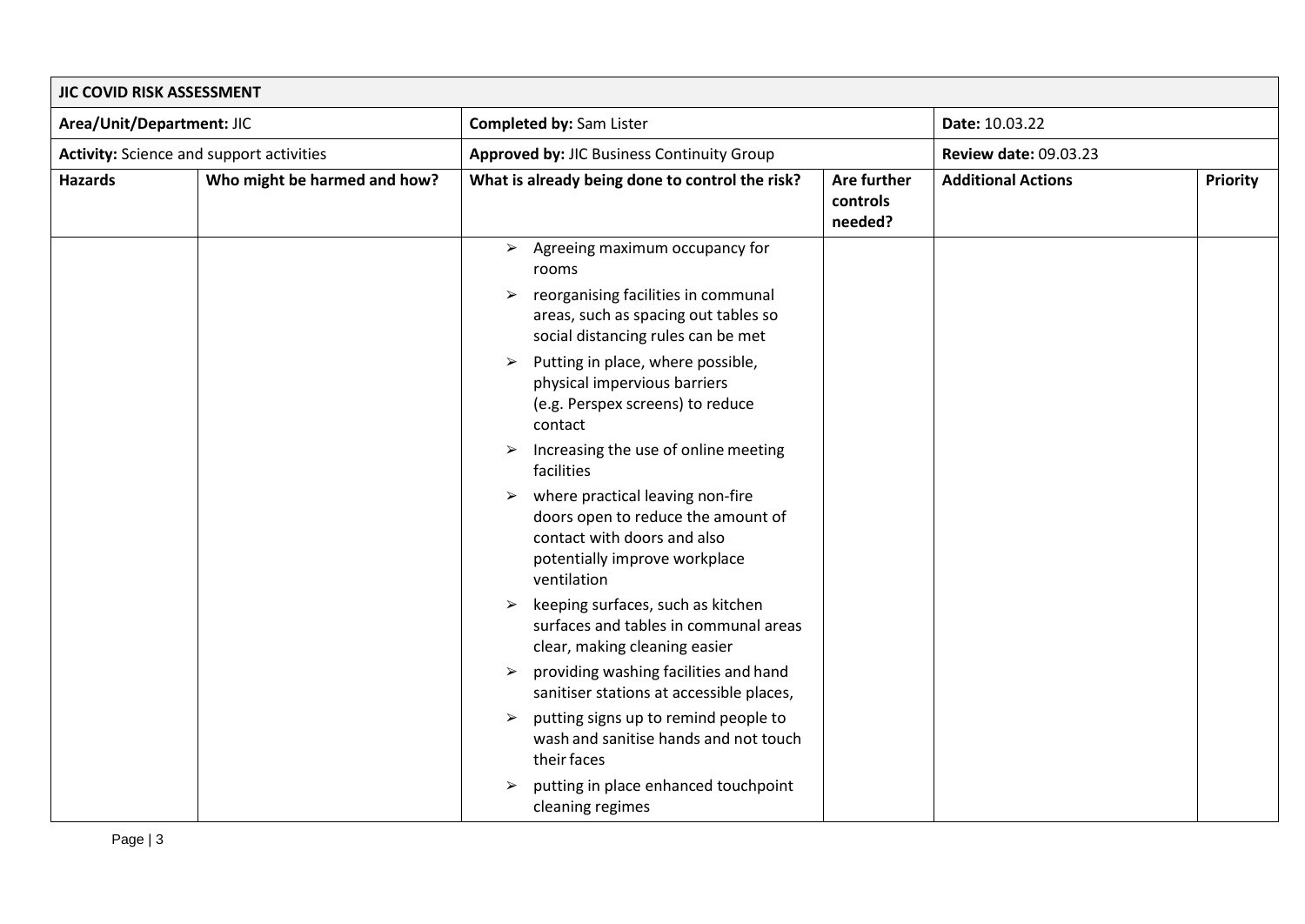| JIC COVID RISK ASSESSMENT                                                                               |                                                                                                  |                                                                                                                                                                                                                                                                                                                                                                                                                                                                                                                                                                                                                                                                                                                                                                                                                                                                                                                                                                                                                                                        |                                    |                                                                                                                                                                                                                                                                                                                                                                                                              |                        |  |
|---------------------------------------------------------------------------------------------------------|--------------------------------------------------------------------------------------------------|--------------------------------------------------------------------------------------------------------------------------------------------------------------------------------------------------------------------------------------------------------------------------------------------------------------------------------------------------------------------------------------------------------------------------------------------------------------------------------------------------------------------------------------------------------------------------------------------------------------------------------------------------------------------------------------------------------------------------------------------------------------------------------------------------------------------------------------------------------------------------------------------------------------------------------------------------------------------------------------------------------------------------------------------------------|------------------------------------|--------------------------------------------------------------------------------------------------------------------------------------------------------------------------------------------------------------------------------------------------------------------------------------------------------------------------------------------------------------------------------------------------------------|------------------------|--|
| Area/Unit/Department: JIC                                                                               |                                                                                                  | <b>Completed by: Sam Lister</b>                                                                                                                                                                                                                                                                                                                                                                                                                                                                                                                                                                                                                                                                                                                                                                                                                                                                                                                                                                                                                        |                                    | Date: 10.03.22                                                                                                                                                                                                                                                                                                                                                                                               |                        |  |
| <b>Activity:</b> Science and support activities                                                         |                                                                                                  | <b>Approved by: JIC Business Continuity Group</b>                                                                                                                                                                                                                                                                                                                                                                                                                                                                                                                                                                                                                                                                                                                                                                                                                                                                                                                                                                                                      |                                    | <b>Review date: 09.03.23</b>                                                                                                                                                                                                                                                                                                                                                                                 |                        |  |
| <b>Hazards</b>                                                                                          | Who might be harmed and how?                                                                     | What is already being done to control the risk?                                                                                                                                                                                                                                                                                                                                                                                                                                                                                                                                                                                                                                                                                                                                                                                                                                                                                                                                                                                                        | Are further<br>controls<br>needed? | <b>Additional Actions</b>                                                                                                                                                                                                                                                                                                                                                                                    | <b>Priority</b>        |  |
| Getting or<br>spreading<br>coronavirus by<br>not cleaning<br>surfaces,<br>equipment and<br>workstations | Workers (staff and students)<br><b>Visitors</b><br>Contractors<br>Delivery drivers coming to NBI | Providing institute guidance and the HSE<br>guidance on cleaning, hygiene and hand<br>sanitiser<br>Ensuring enhanced touchpoint cleaning<br>Training people how to put on and remove<br>personal protective equipment (PPE) that is<br>used for normal work hazards and how to keep<br>it clean<br>Providing non PPE face masks for COVID<br>protection<br>Avoiding sharing work equipment where<br>possible, cleaning regimes between each user<br>Reducing the contact of people with<br>surfaces, e.g. by leaving open doors that<br>are not fire doors, providing contactless<br>payment, using electronic documents<br>rather than sharing paperwork<br>Ensuring the cleaning of areas to prevent the<br>spread of coronavirus, e.g. canteens, rest<br>areas, welfare facilities, vehicles<br>Providing coronavirus validated disinfectant<br>spray and wipes, with instructions for use<br>Keeping surfaces clear to make it easier to<br>clean and reduce the likelihood of<br>contaminating objects<br>Providing more bins and empty them more | Yes<br>Yes                         | Monitoring and supervision to<br>make sure people are following<br>the controls.<br>Documenting additional<br>cleaning regimes<br>Providing and reviewing<br>instruction and training to<br>people who need to clean.<br>Include information on:<br>$\triangleright$ the products they need<br>to use<br>precautions they need<br>➤<br>to follow<br>the areas they need to<br>$\blacktriangleright$<br>clean | Medium<br>High<br>High |  |

Page | 4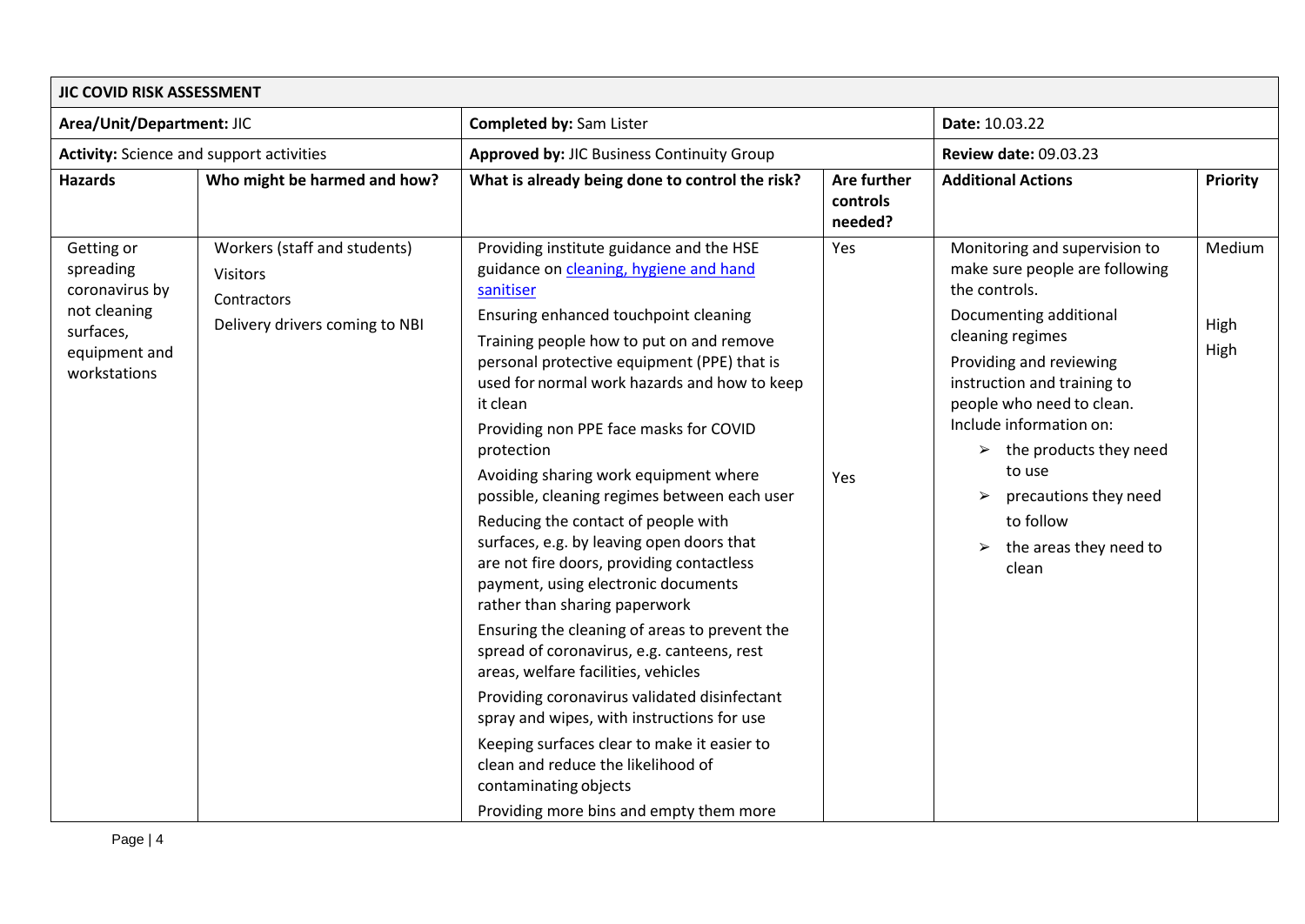| JIC COVID RISK ASSESSMENT                       |                                             |                                                                                                                                |                                           |                                                                                  |          |
|-------------------------------------------------|---------------------------------------------|--------------------------------------------------------------------------------------------------------------------------------|-------------------------------------------|----------------------------------------------------------------------------------|----------|
| Area/Unit/Department: JIC                       |                                             | <b>Completed by: Sam Lister</b>                                                                                                |                                           | Date: 10.03.22                                                                   |          |
| <b>Activity:</b> Science and support activities |                                             | <b>Approved by: JIC Business Continuity Group</b>                                                                              |                                           | <b>Review date: 09.03.23</b>                                                     |          |
| <b>Hazards</b>                                  | Who might be harmed and how?                | What is already being done to control the risk?                                                                                | <b>Are further</b><br>controls<br>needed? | <b>Additional Actions</b>                                                        | Priority |
|                                                 |                                             | often.                                                                                                                         |                                           |                                                                                  |          |
|                                                 |                                             | Providing areas for people to store personal<br>belongings and keep personal items out of<br>work areas                        |                                           |                                                                                  |          |
|                                                 |                                             | Cleaning items like reusable boxes regularly                                                                                   |                                           |                                                                                  |          |
|                                                 |                                             | Communicating the arrangements for someone<br>who develops symptoms of coronavirus at work<br>or tests positive.               |                                           |                                                                                  |          |
| Contracting<br>or<br>spreading                  | Workers (staff and students)<br>Contractors | Following the institute guidance on social<br>distancing.<br>Ensuring risk assessments are in place and                        | Yes                                       | Monitoring and supervision to<br>make sure people are following<br>the controls. | Medium   |
| the virus by                                    | Delivery drivers to/from the<br>workplace   | approved by a competent person.                                                                                                |                                           | Providing information,                                                           |          |
| not social<br>distancing                        | Visitors                                    | Control measures can include:                                                                                                  |                                           | instruction and training to                                                      | High     |
|                                                 |                                             | enhancing cleaning regimes<br>➤                                                                                                |                                           | people so they understand and<br>are reminded of what they need                  |          |
|                                                 |                                             | increasing in hand washing<br>➤                                                                                                |                                           | to do                                                                            | High     |
|                                                 |                                             | limiting the amount of time people<br>➤<br>spend on the task                                                                   |                                           | Providing signage and ways to<br>communicate to non-employees                    |          |
|                                                 |                                             | placing workers back-to-back or side-<br>$\blacktriangleright$<br>by- side rather than face-to-face<br>when working            |                                           | what they need to do to<br>maintain social distancing                            |          |
|                                                 |                                             | 'cohorting' work teams so they<br>consistently work together                                                                   |                                           |                                                                                  |          |
|                                                 |                                             | improving ventilation by opening<br>$\blacktriangleright$<br>non-fire doors and window in non-<br>containment laboratory areas |                                           |                                                                                  |          |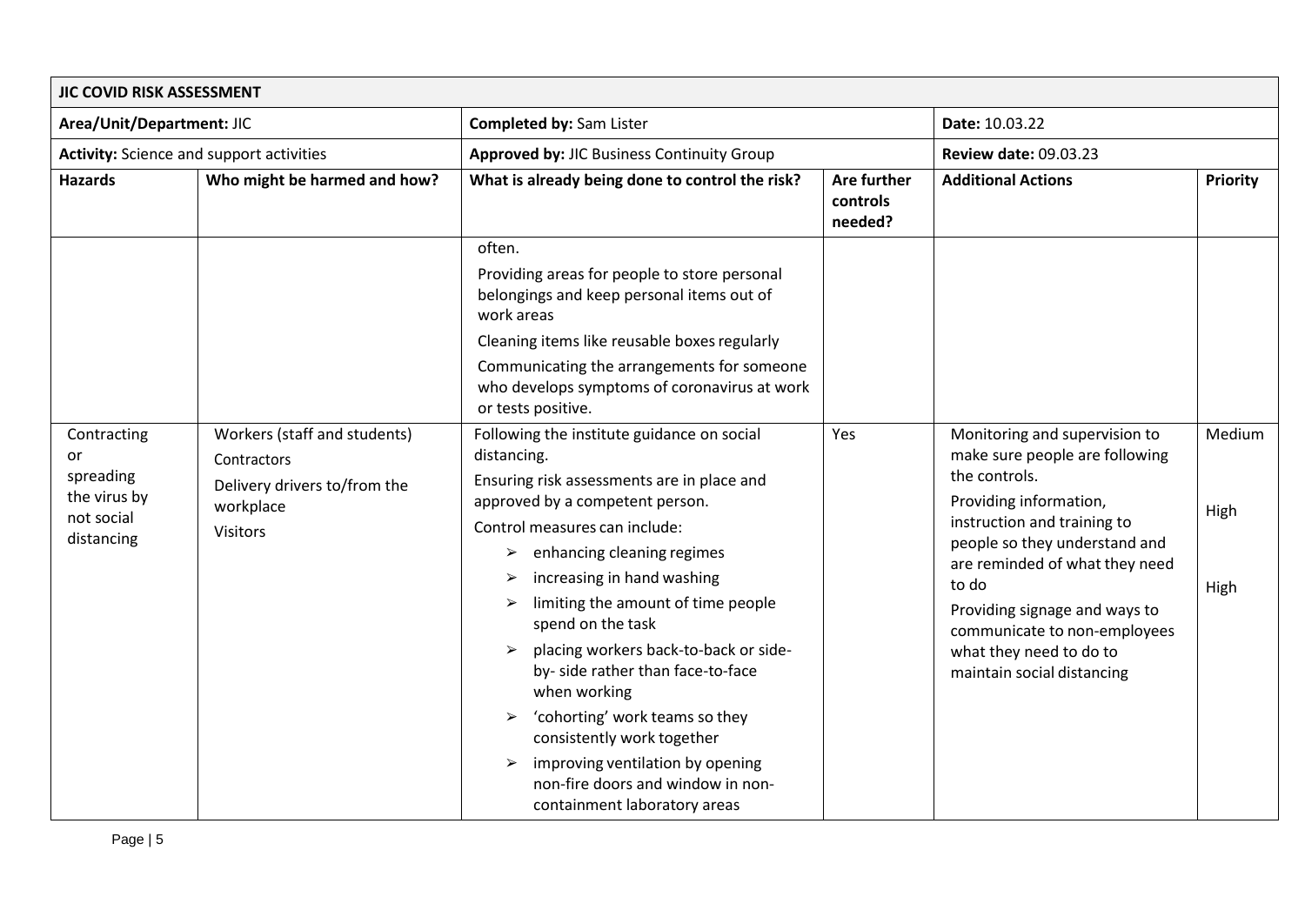| JIC COVID RISK ASSESSMENT                                                        |                                                                |                                                                                                                                                                                                                                                                                                                                                                                                                                                                                                                                                                        |                                    |                                                                                          |          |
|----------------------------------------------------------------------------------|----------------------------------------------------------------|------------------------------------------------------------------------------------------------------------------------------------------------------------------------------------------------------------------------------------------------------------------------------------------------------------------------------------------------------------------------------------------------------------------------------------------------------------------------------------------------------------------------------------------------------------------------|------------------------------------|------------------------------------------------------------------------------------------|----------|
| Area/Unit/Department: JIC                                                        |                                                                | <b>Completed by: Sam Lister</b>                                                                                                                                                                                                                                                                                                                                                                                                                                                                                                                                        |                                    | Date: 10.03.22                                                                           |          |
| <b>Activity:</b> Science and support activities                                  |                                                                | <b>Approved by: JIC Business Continuity Group</b>                                                                                                                                                                                                                                                                                                                                                                                                                                                                                                                      |                                    | <b>Review date: 09.03.23</b>                                                             |          |
| <b>Hazards</b>                                                                   | Who might be harmed and how?                                   | What is already being done to control the risk?                                                                                                                                                                                                                                                                                                                                                                                                                                                                                                                        | Are further<br>controls<br>needed? | <b>Additional Actions</b>                                                                | Priority |
|                                                                                  |                                                                | Use of CO <sub>2</sub> monitors to check local<br>$\blacktriangleright$<br>ventilation arrangements                                                                                                                                                                                                                                                                                                                                                                                                                                                                    |                                    |                                                                                          |          |
|                                                                                  |                                                                | Displaying signs to remind people to<br>➤<br>socially distance                                                                                                                                                                                                                                                                                                                                                                                                                                                                                                         |                                    |                                                                                          |          |
|                                                                                  |                                                                | Workers kept safely apart and social<br>distancing rules encouraged by:                                                                                                                                                                                                                                                                                                                                                                                                                                                                                                |                                    |                                                                                          |          |
|                                                                                  |                                                                | $\triangleright$ using marker tape on the floor                                                                                                                                                                                                                                                                                                                                                                                                                                                                                                                        |                                    |                                                                                          |          |
|                                                                                  |                                                                | holding meetings virtually rather than<br>face-to-face                                                                                                                                                                                                                                                                                                                                                                                                                                                                                                                 |                                    |                                                                                          |          |
|                                                                                  |                                                                | rearranging work areas and tasks<br>➤<br>to allow people to meet social<br>distancing rules                                                                                                                                                                                                                                                                                                                                                                                                                                                                            |                                    |                                                                                          |          |
| Poor workplace<br>ventilation<br>leading to risks<br>of coronavirus<br>spreading | Workers (staff and students)<br>Contractors<br><b>Visitors</b> | Following CIBSE guidance on heating<br>ventilation and air conditioning (HVAC)<br>Opening windows and doors (that are not fire<br>doors) to help improve natural fresh air<br>ventilation in areas that are not containment<br>laboratories.<br>Use of CO <sub>2</sub> monitors to check local ventilation<br>arrangements.<br>Assessing if you need additional ventilation<br>and provide appropriate COVID safe<br>solutions, e.g. mechanical ventilation, air<br>movers etc.<br>Switching heating, ventilation and air<br>conditioning (HVAC) systems to drawing in | Yes                                | Maintaining air circulation<br>systems in line with<br>manufacturers'<br>recommendations | High     |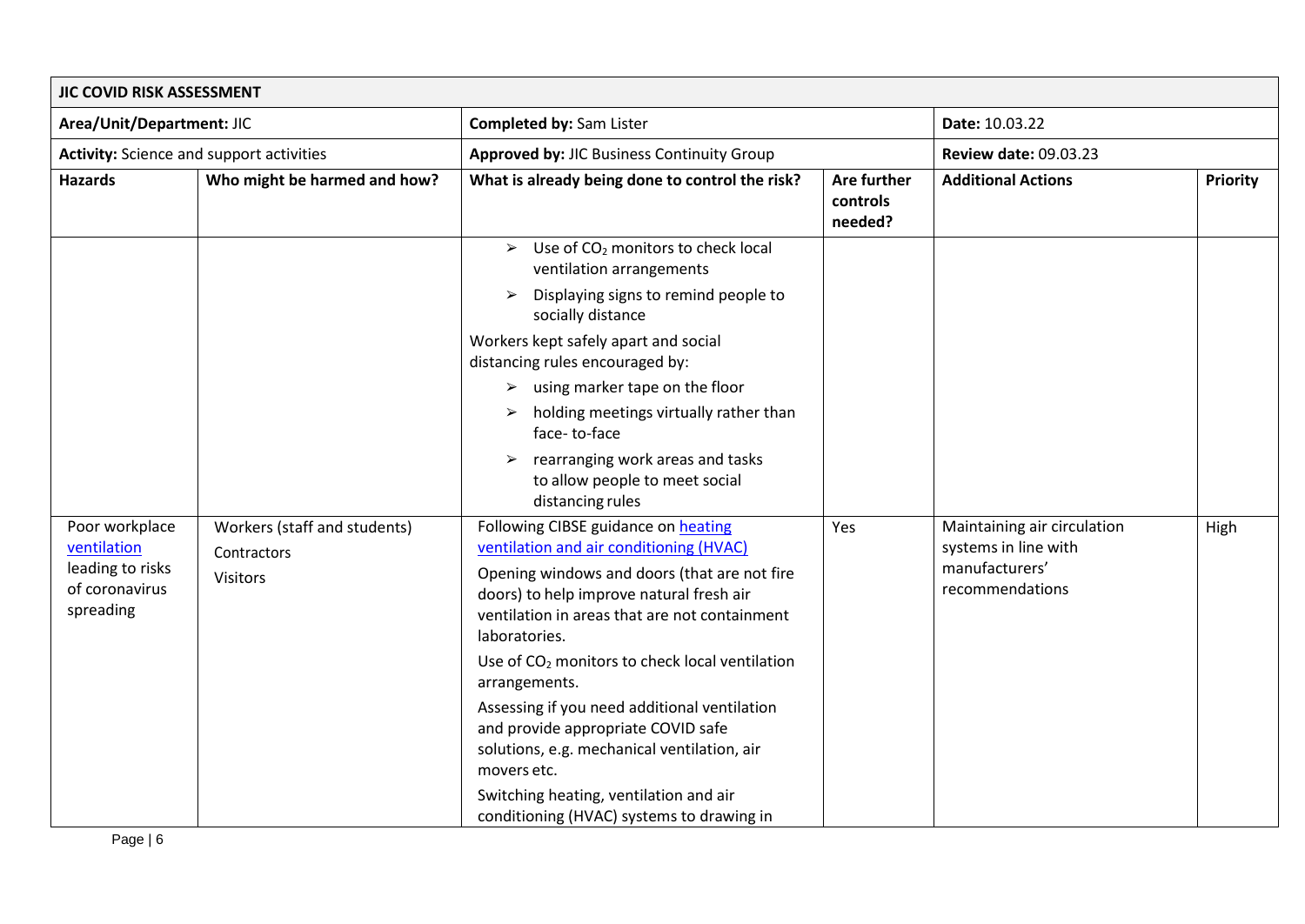| <b>Completed by: Sam Lister</b><br>Area/Unit/Department: JIC<br><b>Activity:</b> Science and support activities<br><b>Approved by: JIC Business Continuity Group</b>                                                                                                                                                                                                                                                                                                                                                                                                                                                                                                                                                                                                                                                                                                                                                                                                                                                                                             | Date: 10.03.22<br><b>Review date: 09.03.23</b><br><b>Additional Actions</b>                                                                                                                                                                                                                                                                                                                                                                                                                                                                                                                                                                                                                                    |          |
|------------------------------------------------------------------------------------------------------------------------------------------------------------------------------------------------------------------------------------------------------------------------------------------------------------------------------------------------------------------------------------------------------------------------------------------------------------------------------------------------------------------------------------------------------------------------------------------------------------------------------------------------------------------------------------------------------------------------------------------------------------------------------------------------------------------------------------------------------------------------------------------------------------------------------------------------------------------------------------------------------------------------------------------------------------------|----------------------------------------------------------------------------------------------------------------------------------------------------------------------------------------------------------------------------------------------------------------------------------------------------------------------------------------------------------------------------------------------------------------------------------------------------------------------------------------------------------------------------------------------------------------------------------------------------------------------------------------------------------------------------------------------------------------|----------|
|                                                                                                                                                                                                                                                                                                                                                                                                                                                                                                                                                                                                                                                                                                                                                                                                                                                                                                                                                                                                                                                                  |                                                                                                                                                                                                                                                                                                                                                                                                                                                                                                                                                                                                                                                                                                                |          |
|                                                                                                                                                                                                                                                                                                                                                                                                                                                                                                                                                                                                                                                                                                                                                                                                                                                                                                                                                                                                                                                                  |                                                                                                                                                                                                                                                                                                                                                                                                                                                                                                                                                                                                                                                                                                                |          |
| <b>Hazards</b><br>Who might be harmed and how?<br>What is already being done to control the risk?<br>Are further<br>controls<br>needed?                                                                                                                                                                                                                                                                                                                                                                                                                                                                                                                                                                                                                                                                                                                                                                                                                                                                                                                          |                                                                                                                                                                                                                                                                                                                                                                                                                                                                                                                                                                                                                                                                                                                | Priority |
| fresh air, rather than recirculating air                                                                                                                                                                                                                                                                                                                                                                                                                                                                                                                                                                                                                                                                                                                                                                                                                                                                                                                                                                                                                         |                                                                                                                                                                                                                                                                                                                                                                                                                                                                                                                                                                                                                                                                                                                |          |
| Mental health<br>Workers (staff and students)<br>Regularly reviewing the organisational stress risk<br>Yes<br>and wellbeing<br>assessment and ensuring it is accessible from<br>affected<br>the intranet.<br>through<br>Regularly holding keep in touch meetings/calls<br>isolation or<br>with workers at home to talk about any work<br>anxiety about<br>issues<br>coronavirus<br>Ensuring open communication with workers<br>about the possibility that they may be<br>affected and tell them what support is in place<br>and how to raise concerns or who to talk to.<br>Involving workers in completing risk<br>assessments so they can help identify<br>Yes<br>potential problems and identify solutions.<br>Regularly updating workers on what is<br>happening, so they feel involved and<br>reassured.<br>Discussing issues such as fatigue with<br>employees and making sure they take regular<br>breaks, encouraging workers to take annual<br>leave, setting sensible working hours<br>HSE provide additional guidance on stress and<br>mental health. | Providing additional support<br>information such as HSE further<br>advice and support for mental<br>health and wellbeing in the<br>pandemic.<br>Reminding workers about the<br><b>Mental Health and Wellbeing</b><br>page on the intranet and local<br>resources)<br>Also, the availability of the<br>Wellbeing service website for<br>workers<br>Reminding students that<br>support is available from the<br>Graduate Studies Office.<br>Reminding workers that<br>support is also available from<br>the person's GP<br>Reminding that Occupational<br>Health management referral is<br>possible if personal stress and<br>anxiety issues are identified.<br>Reminding workers the NBI<br>Employee assistance | High     |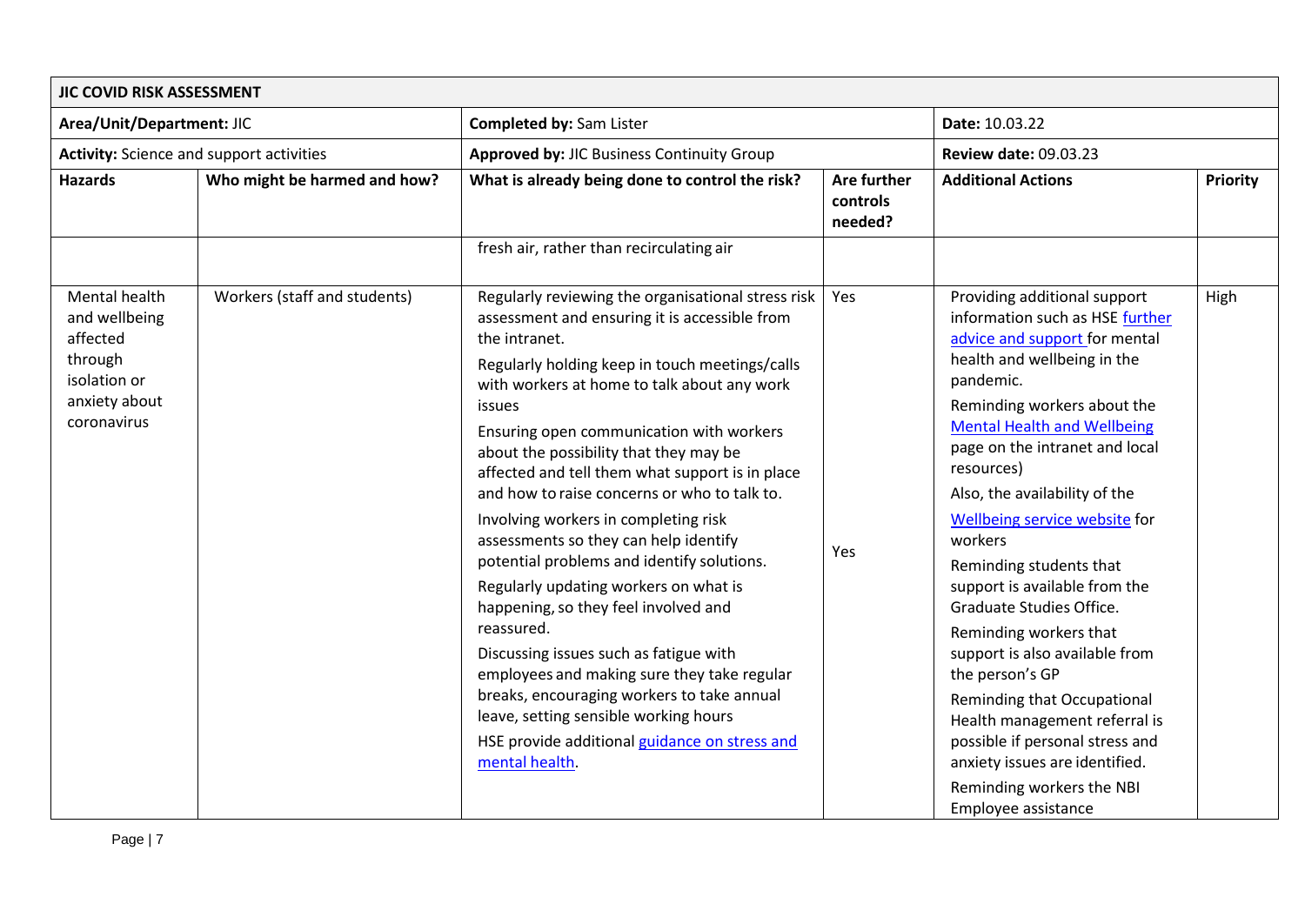| JIC COVID RISK ASSESSMENT                                                                           |                              |                                                                                                                                                                                                                                                                                                                                                                                                                                                                                                                                                                                                                                                                                                                                                                                                                |                                    |                                                                                                                           |                 |
|-----------------------------------------------------------------------------------------------------|------------------------------|----------------------------------------------------------------------------------------------------------------------------------------------------------------------------------------------------------------------------------------------------------------------------------------------------------------------------------------------------------------------------------------------------------------------------------------------------------------------------------------------------------------------------------------------------------------------------------------------------------------------------------------------------------------------------------------------------------------------------------------------------------------------------------------------------------------|------------------------------------|---------------------------------------------------------------------------------------------------------------------------|-----------------|
| Area/Unit/Department: JIC                                                                           |                              | <b>Completed by: Sam Lister</b>                                                                                                                                                                                                                                                                                                                                                                                                                                                                                                                                                                                                                                                                                                                                                                                |                                    | Date: 10.03.22                                                                                                            |                 |
| <b>Activity:</b> Science and support activities                                                     |                              | Approved by: JIC Business Continuity Group                                                                                                                                                                                                                                                                                                                                                                                                                                                                                                                                                                                                                                                                                                                                                                     |                                    | <b>Review date: 09.03.23</b>                                                                                              |                 |
| <b>Hazards</b>                                                                                      | Who might be harmed and how? | What is already being done to control the risk?                                                                                                                                                                                                                                                                                                                                                                                                                                                                                                                                                                                                                                                                                                                                                                | Are further<br>controls<br>needed? | <b>Additional Actions</b>                                                                                                 | <b>Priority</b> |
|                                                                                                     |                              |                                                                                                                                                                                                                                                                                                                                                                                                                                                                                                                                                                                                                                                                                                                                                                                                                |                                    | programme is available, and<br>workers are encouraged to use<br>it to talk through supportive<br>strategies               |                 |
| Musculoskeletal<br>disorders as a<br>result of using<br>DSE at home<br>for a long<br>period of time | Workers (staff and students) | Following guidance on display screen<br>equipment in the HSE Protect homeworkers<br>page and institute guidance;<br>https://intranet.nbi.ac.uk/cms/6508 for<br>workers working remotely.<br>Reminding workers there is no increased risk for<br>people working at home temporarily, but if this<br>arrangement becomes long term the risks should<br>be assessed.<br>Providing information for all people working at<br>home using display screen equipment<br>(DSE); https://intranet.nbi.ac.uk/cms/6508.<br>Covering how to protect themselves, e.g. take<br>regular breaks, stretching exercises, set the<br>equipment up properly<br>Preparing or reviewing DSE assessments for<br>people working at home longer term.<br>Identifying what equipment is needed to allow<br>workers to work safely at home. | Yes                                | Regularly reviewing workers<br>home working arrangements.                                                                 | High            |
| Increased risk<br>of infection and<br>complications                                                 | Workers (staff and students) | Providing appropriate guidance and support<br>for workers who would be at higher risk, due<br>to underlying health conditions e.g. pregnancy,<br>or people with symptoms of coronavirus.                                                                                                                                                                                                                                                                                                                                                                                                                                                                                                                                                                                                                       | Yes                                | Reminding people when and<br>who to notify if they fall into<br>one of these categories, e.g. if<br>they become pregnant. | High            |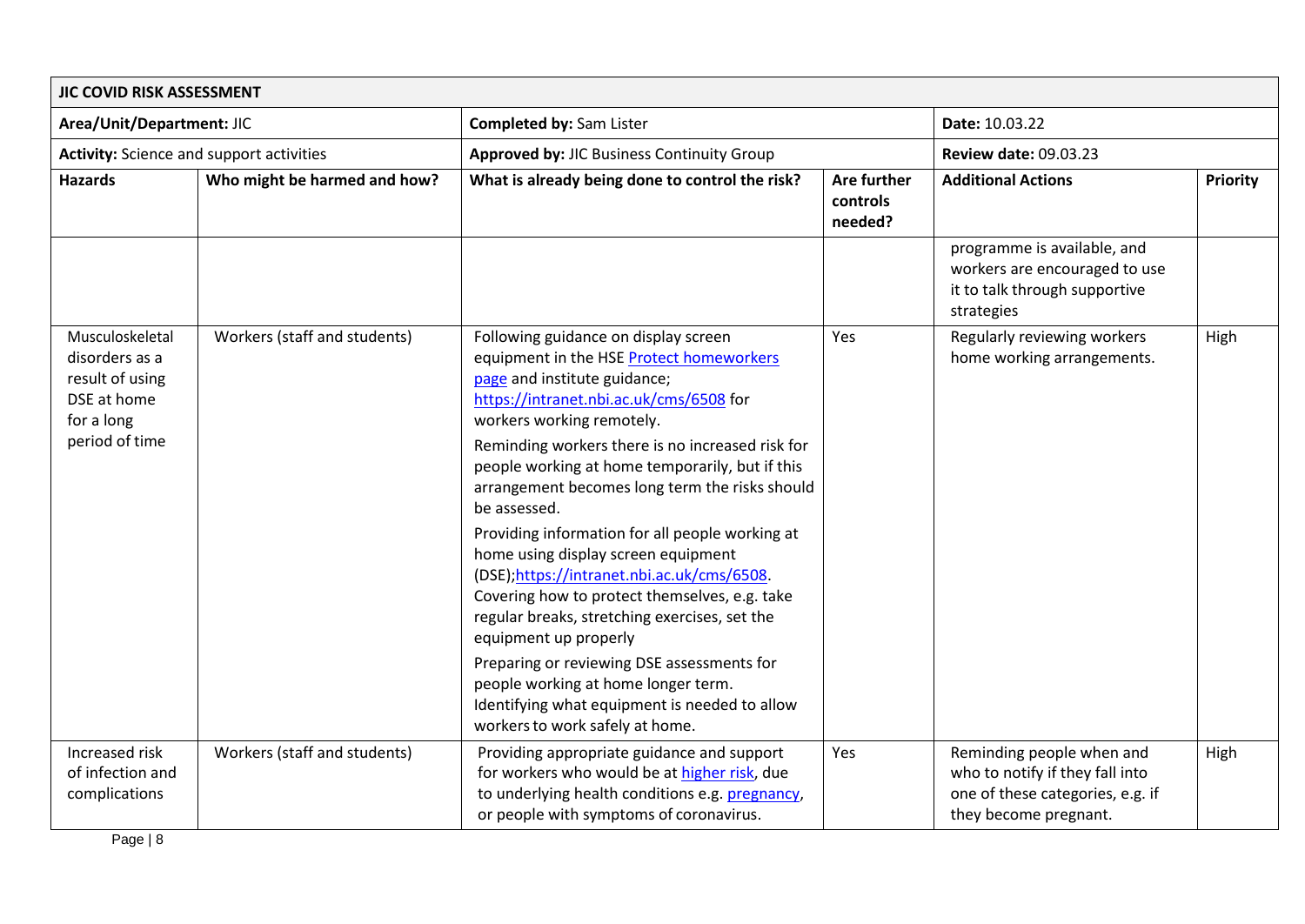| JIC COVID RISK ASSESSMENT                                                                                                            |                                                                                      |                                                                                                                                                                                                                                                                                                                                                                                                                                                                                                                                                                                                                                                                                                                                                                            |                                    |                                                                                                                     |          |
|--------------------------------------------------------------------------------------------------------------------------------------|--------------------------------------------------------------------------------------|----------------------------------------------------------------------------------------------------------------------------------------------------------------------------------------------------------------------------------------------------------------------------------------------------------------------------------------------------------------------------------------------------------------------------------------------------------------------------------------------------------------------------------------------------------------------------------------------------------------------------------------------------------------------------------------------------------------------------------------------------------------------------|------------------------------------|---------------------------------------------------------------------------------------------------------------------|----------|
| Area/Unit/Department: JIC                                                                                                            |                                                                                      | <b>Completed by: Sam Lister</b>                                                                                                                                                                                                                                                                                                                                                                                                                                                                                                                                                                                                                                                                                                                                            |                                    | Date: 10.03.22                                                                                                      |          |
| <b>Activity:</b> Science and support activities                                                                                      |                                                                                      | Approved by: JIC Business Continuity Group                                                                                                                                                                                                                                                                                                                                                                                                                                                                                                                                                                                                                                                                                                                                 |                                    | <b>Review date: 09.03.23</b>                                                                                        |          |
| <b>Hazards</b>                                                                                                                       | Who might be harmed and how?                                                         | What is already being done to control the risk?                                                                                                                                                                                                                                                                                                                                                                                                                                                                                                                                                                                                                                                                                                                            | Are further<br>controls<br>needed? | <b>Additional Actions</b>                                                                                           | Priority |
| for vulnerable<br>workers                                                                                                            |                                                                                      | Conducting risk assessments with workers who<br>are at particular risk.                                                                                                                                                                                                                                                                                                                                                                                                                                                                                                                                                                                                                                                                                                    |                                    | Providing additional guidance<br>and support when there are<br>significant changes e.g. new<br>variants of concern. |          |
| Exposure to<br>workplace<br>hazards<br>because it isn't<br>possible to get<br>normal<br>personal<br>protective<br>equipment<br>(PPE) | Workers (staff and students)                                                         | Identifying tasks where exposures to<br>hazardous workplace substances may<br>happen and put in place control measures<br>to protect people and PPE for residual risk.<br>Ensuring substitution or engineering<br>controls are put in place in the first instance<br>Identifying which tasks need PPE and specify<br>the right protection factor needed for those<br>tasks.<br>Where required, ensuring that those using<br>RPE are face-fit tested. Contact<br>occupational.health@nbi.ac.uk for further<br>advice.<br>Where supplies may be difficult to obtain put<br>in place controls suitable for the workplace<br>Following the HSE guidance on PPE during the<br>outbreak<br>Please note - face coverings are not PPE.<br>More advice on face coverings on GOV.UK. | Yes                                | Reviewing PPE supplies regularly<br>and take action promptly to<br>avoid running out                                | High     |
| Workers (staff<br>and students)<br>not using                                                                                         | If testing is not conducted<br>workers (staff and students)<br>may come to work when | COVID-19 asymptomatic testing kits are<br>made available for workers (staff and                                                                                                                                                                                                                                                                                                                                                                                                                                                                                                                                                                                                                                                                                            | Yes                                | Regularly remind workers of the<br>availability of COVID-19<br>asymptomatic test kits.                              | Low      |